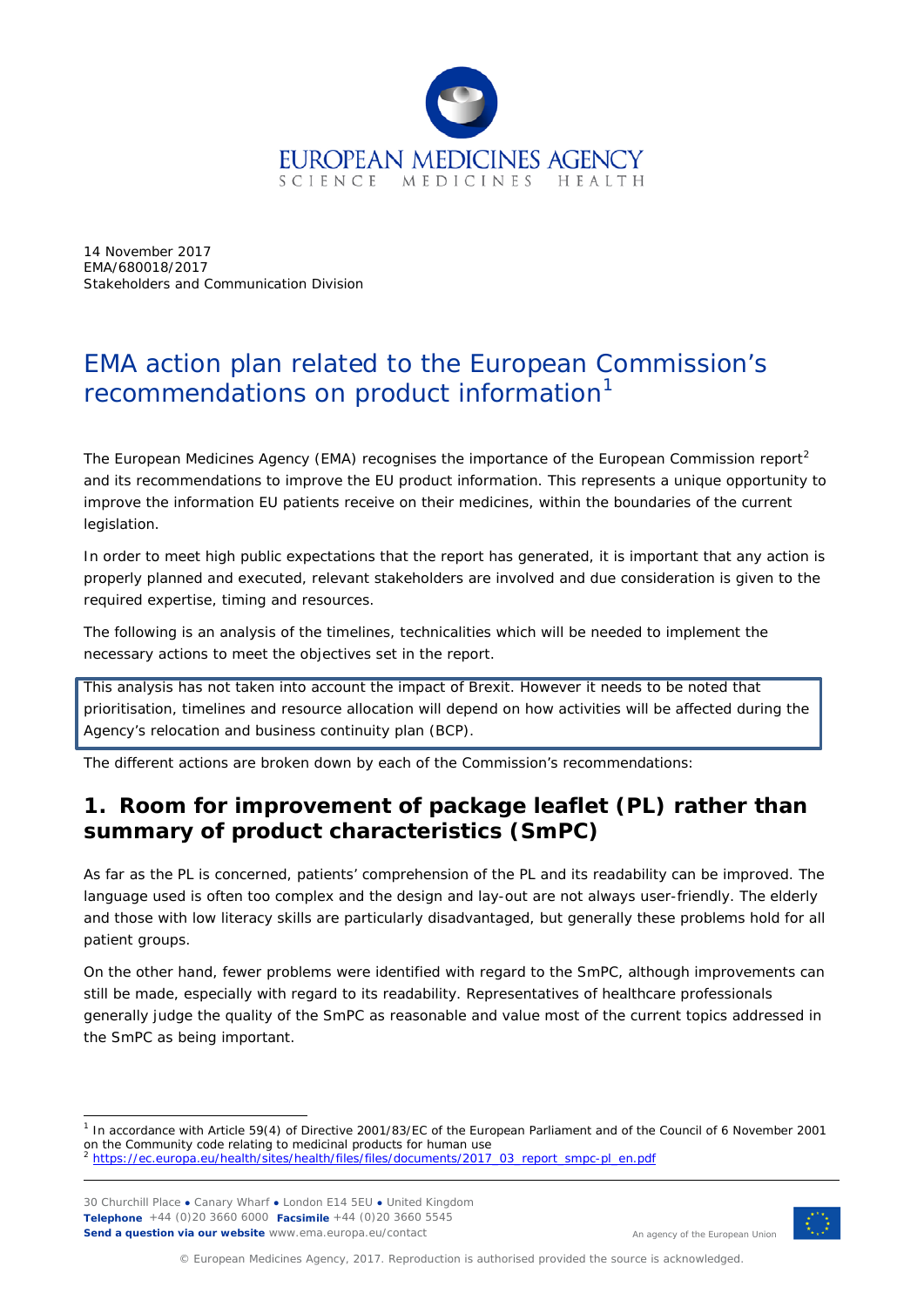**Recommendation:** Generally, there should be more focus on improving the PL rather than the SmPC. However, for any potential improvement of the PL it should be also considered whether a corresponding or related change of the SmPC would be appropriate.

# **Proposed actions**

Ensure that any change which is introduced to the PL is applied to the SmPC as needed.

# **Timelines**

In parallel to the whole project implementation.

# **2. Amendments of guidelines and Quality Review of Documents (QRD) templates to enhance readability of PL**

Content and layout-related issues have been identified in the **PIL-S Study**. It is considered that future work on guidelines relating to the PL, and possibly also the SmPC to some extent, has the potential to solve a number of these issues.

Guidelines should include more details on the principles of good information design in which content and layout are jointly considered. This would help to ensure compliance with the legal requirement that the PL shall be "clearly legible".

Moreover, improvements related to the language used would help to ensure that the information is "clear and understandable" as also required by the legislation.

These issues could be best addressed by improving the existing guidelines, in particular the Readability Guideline, the Packaging Information Guideline and, where appropriate, the SmPC Guideline. The relevance and importance of the QRD template is also acknowledged in this respect as it is the main tool to provide guidance to the industry in a harmonised way. The QRD template should rely on principles of good information design and pay attention also to the needs of some specific groups of patients, such as elderly, young people or people with mental illnesses.

Small font size, narrow line spacing and the length of the PL were identified as the main issues.

Guidelines and QRD templates are also considered too restrictive in some respects. They should allow for more flexibility to adapt the PL to the specificities of each product whilst respecting the limits provided by the legislation. Deletion of some information that is currently required by the QRD template, but that is of limited relevance for patients may allow more space to improve the content and layout of package leaflets and should, therefore, be considered.

More attention should also be paid to the translation of the user-tested PL into other languages. It is considered important to keep the 'lay-ness' of the user-tested version when the leaflet is translated.

**Recommendation**: It should be considered to revise the existing guidelines, in particular the Readability Guideline, the Packaging Information Guideline and, where appropriate, the SmPC Guideline to include principles of good information design and consider allowing more flexibility in the information recommended in the QRD template, as long as the relevant legislation allows it. These revisions should also include introduction of guidance on translations that go beyond the principle of faithful translation.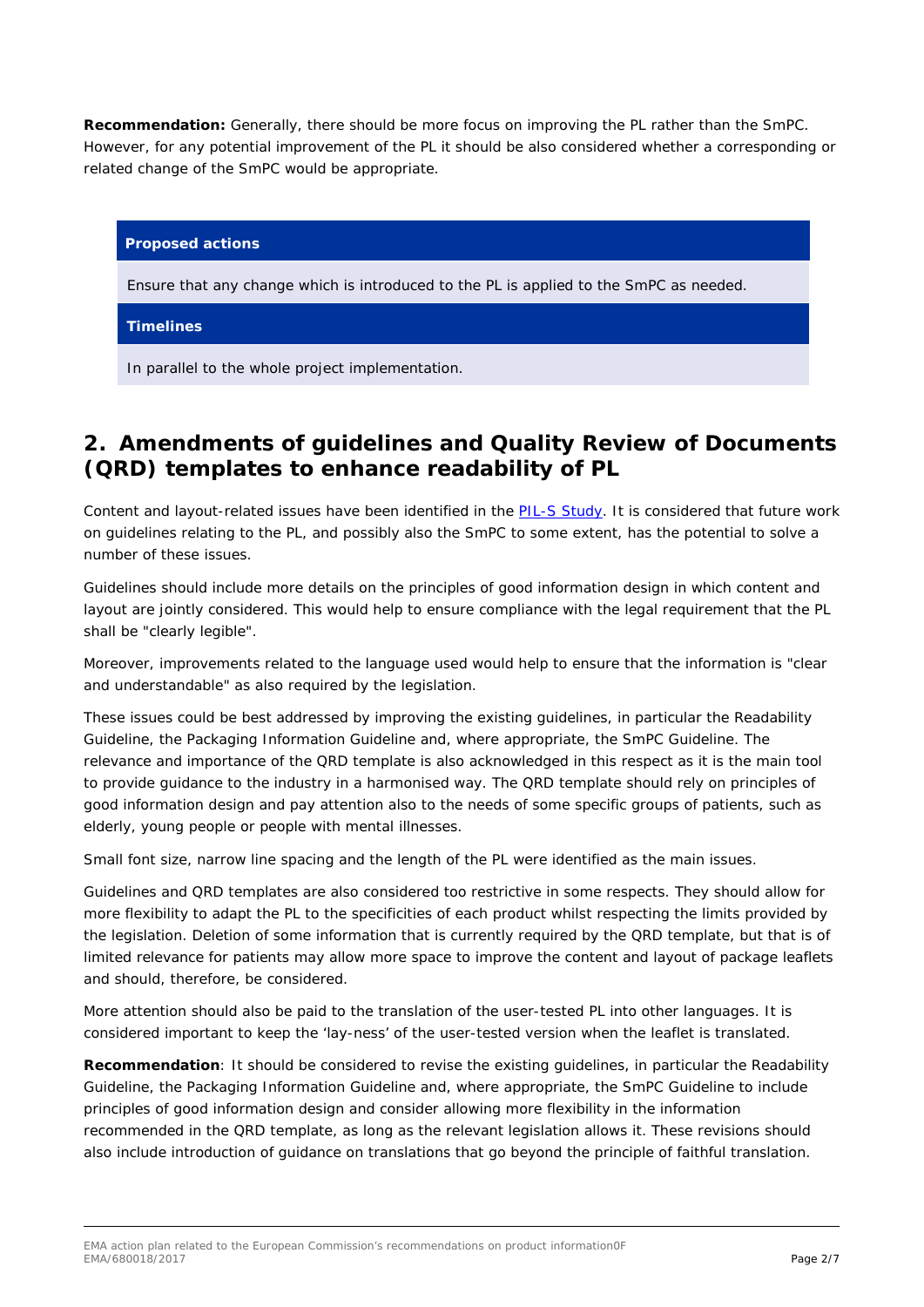The aim should be to ensure that the lay language introduced through user testing in the original language version is not lost during translation.

## **Proposed actions**

In order to achieve valid results, there is first a need to establish areas for improvement and revision, which must be endorsed by stakeholders. In order to identify such areas, EMA will need to work with experts and stakeholders to understand well the problems and concerns and explore the possible options.

- Review Readability Guideline;
- Review SmPC Guideline (to ensure adequate alignment with the PL see recommendation 1);
- Review QRD template;
- Produce guidance on translations.

#### **Technical requirements**

- Involvement of external experts, including academic experts (on benefit/risk communication, on linguistic matters, especially in the field of translation, etc.);
- Incorporation of principles of good information design in guidelines (by use of academic expertise);
- Involvement of all stakeholders (patients, consumers, healthcare professionals, industry);
- Adequate public consultation;
- Possible stakeholder workshop;
- Need to work with Member States (and incorporate their input as well as existing initiatives at national level).

#### **Timelines**

• Two years  $-$  starting as soon as resources are available<sup>[3](#page-2-0)</sup>.

# **3. Improving patient input in developing and testing of PLs**

The assessment recognised the usefulness of patient involvement and the importance of user testing of the PL. It is equally important that methodology for such testing is well defined. The assessment further identified the need for strengthening the input from the patient perspective which could also help in getting more understanding on how to present benefit-risk information for a particular medicine.

**Recommendation:** The input from patients during the process and the related methodology should be further improved, for example by considering the requirement to make the user testing process more iterative and to ensure that a sufficiently mature version of the PL is user-tested. This iterative user testing would be coordinated by regulatory authorities in parallel to the assessment in a way that does not disrupt the whole marketing authorisation process. The iterative testing should focus on the content of the PL, rather than the format and layout, to ensure that information is clear and written in a way which is

<span id="page-2-0"></span><sup>&</sup>lt;sup>3</sup> Resource allocation will depend on business continuity plans linked to Brexit and the impact of EMA's relocation

EMA action plan related to the European Commission's recommendations on product information0F<br>EMA/680018/2017 EMA/680018/2017 Page 3/7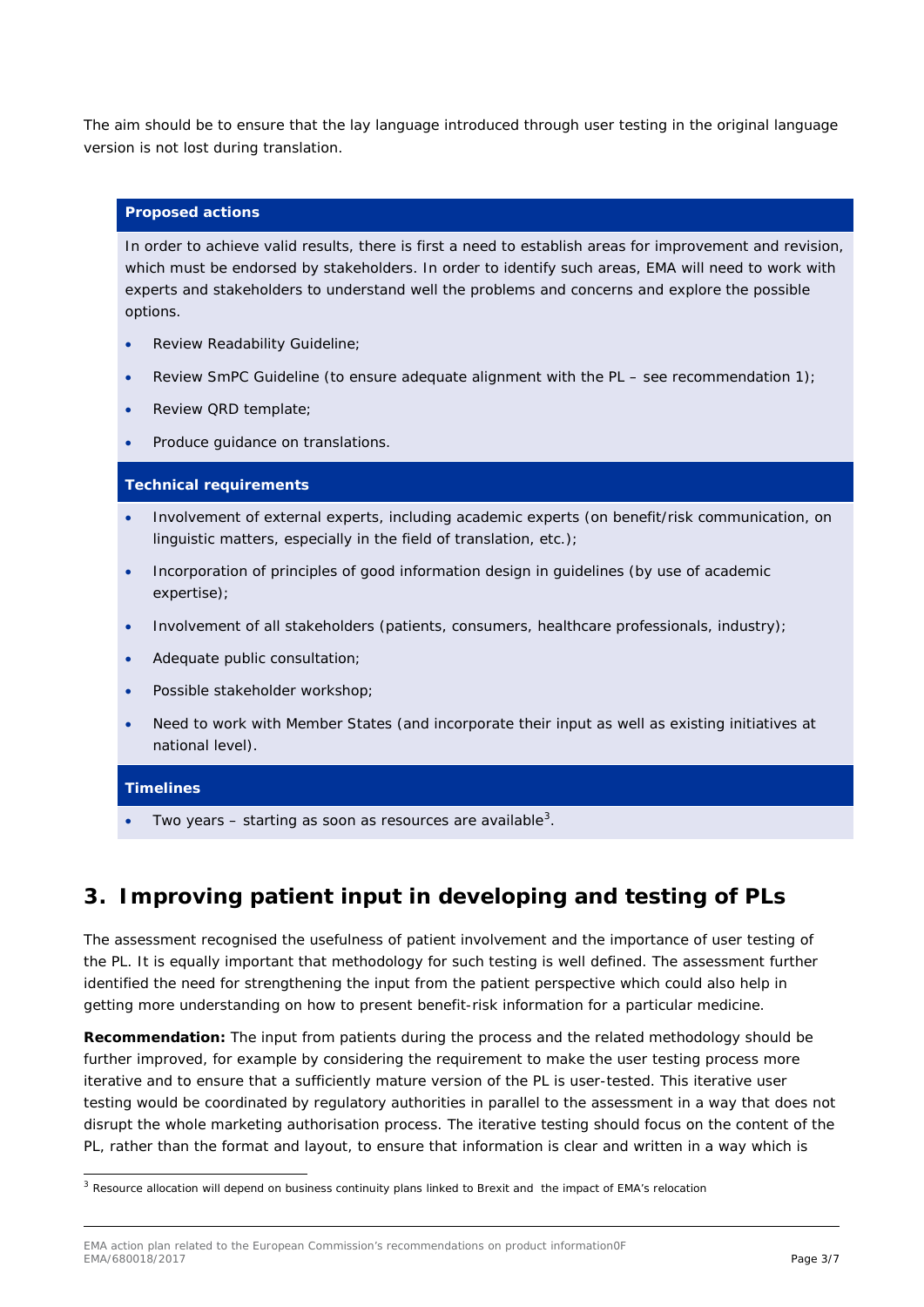easily understood by patients. Potential amendments of the Readability Guideline could be considered in this respect, taking also into account the use of structured benefit-risk approaches and visual representations to communicate benefits and risks to different stakeholders in different situations, including those approaches developed by the European Medicines Agency in the context of the Benefit-Risk Methodology project<sup>[4](#page-3-0)</sup> and by the Innovative Medicines Initiative (IMI) Pharmacoepidemiological Research on Outcomes of Therapeutics by a European Consortium (PROTECT) project<sup>[5](#page-3-1)</sup>.

### **Proposed actions**

It is important that the iterative user-testing is integrated into the current assessment process so that it is able to deliver maximum results while avoiding any delay in the evaluation and authorisation processes.

- Design user-testing which can be adapted and integrated into the current assessment process;
- Define scope of testing, aligning it with assessment requirements and making it complementary to the applicant's testing, ensuring it adds value and avoids duplication;
- Establish process for iterative user-testing, minimising impact on assessment;
- Establish process to allow payment of services to patients enrolled in the user-testing.

# **Technical requirements**

- Involvement of external experts (including experts in user-testing);
- There currently exists an internal EMA process by which patients review the PL for readability purposes. This process will be used as a basis to develop a proper user-testing. The existing database of EMA patient experts can be used as a source of patient experts. Currently EMA relies on volunteers when seeking patients' contribution. This can no longer be maintained in the case of iterative user testing and it will be needed to establish a process to allow payment of services to patients enrolled in the user-testing;
- Need to involve stakeholders (mainly through EMA Working Parties with Patients, Consumers and Healthcare Professionals, (PCWP and HCPWP)).

#### **Timelines**

• 18 months  $-$  starting as soon as resources are available<sup>[6](#page-3-2)</sup>.

# **4. Promotion and exchanges of best practice**

The assessment concluded that good, user-tested examples of the PL and to some extent also the SmPC as well as their development process could be promoted more by regulators to facilitate and improve the development of these documents.

**Recommendation:** Best practice examples of aspects of the PL (and the SmPC) design could be made available for pharmaceutical companies on a platform that would be suitable for that purpose and that

<span id="page-3-0"></span> <sup>4</sup> [http://www.ema.europa.eu/docs/en\\_GB/document\\_library/Report/2012/03/WC500123819.pdf](http://www.ema.europa.eu/docs/en_GB/document_library/Report/2012/03/WC500123819.pdf)

<span id="page-3-1"></span><sup>5</sup> [http://www.imi-protect.eu](http://www.imi-protect.eu/)

<span id="page-3-2"></span><sup>6</sup> Resource allocation will depend on business continuity plans linked to Brexit and the impact of EMA's relocation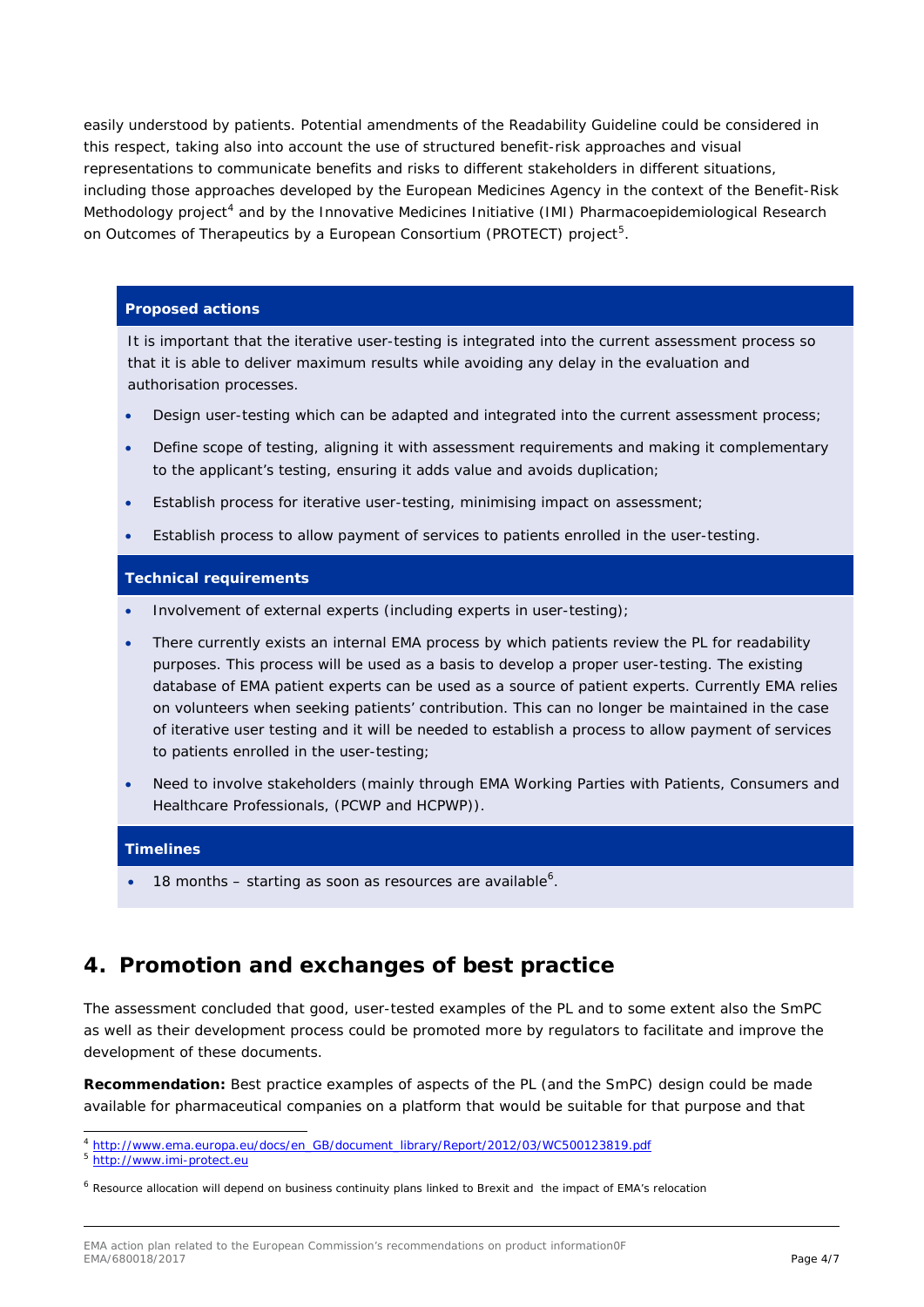could be regularly updated. These examples should include not only the end products, but also information on the process of development, where possible. The selection of these examples should be evidencebased.

#### **Proposed actions**

- Develop criteria for selection of examples to be published (involving the relevant external expertise);
- Develop a dedicated webpage which enables feedback for communication and exchange;
- Establish a process for maintenance of the on-line platform.

#### **Technical requirements**

- Involvement of external experts and potential users of the on-line platform;
- Need to involve stakeholders (patients, consumers, healthcare professionals, industry, academics);
- Need to work with Member States (to ensure the on-line platform meets also their needs);
- Consideration should be paid to all EU languages;
- IT support required to build the online platform.

#### **Timelines**

• One year for full implementation  $-$  starting as soon as resources are available<sup>[7](#page-4-0)</sup>.

# **5. Electronic SmPC/PL formats**

Electronic formats bring new opportunities for SmPCs and PLs. As more Europeans gain access to information technologies, the assessment identified potential benefits in developing key principles as to how electronic formats can be used to provide the information to individual EU citizens in accordance with the existing legislation (e.g. in terms of presentation, format or use of multiple languages). In any event, electronic PL formats should be complementary to paper PLs that are required by the legislation and should not replace them at this stage in order to ensure availability of the information for all patients.

**Recommendation:** It is recommended to explore the use of electronic media to provide the information included in the SmPC and PL in the future. It should be further explored what opportunities new technologies offer to optimize the presentation and design of SmPC and PL. In this context the opportunities for the information included in the SmPC and the PL to be more easily used as an integrated part of the care process should be explored. For example, developing mechanisms through electronic tools to inform patients and healthcare professionals on changes in the SmPC and PL should be considered. The exploratory work in this area should be based on and further develop the existing work done by EMA in this area and should follow a multi-stakeholder approach involving also the pharmaceutical industry, patients, consumers, healthcare professionals, the Member States and the European Commission. The aim will be to develop the key principles for the use of electronic SmPC and PL formats. The results of this exploratory work should be submitted to the Commission for any follow-up action as appropriate.

<span id="page-4-0"></span> $<sup>7</sup>$  Resource allocation will depend on business continuity plans linked to Brexit and the impact of EMA's relocation</sup>

EMA action plan related to the European Commission's recommendations on product information0F<br>EMA/680018/2017 EMA/680018/2017 Page 5/7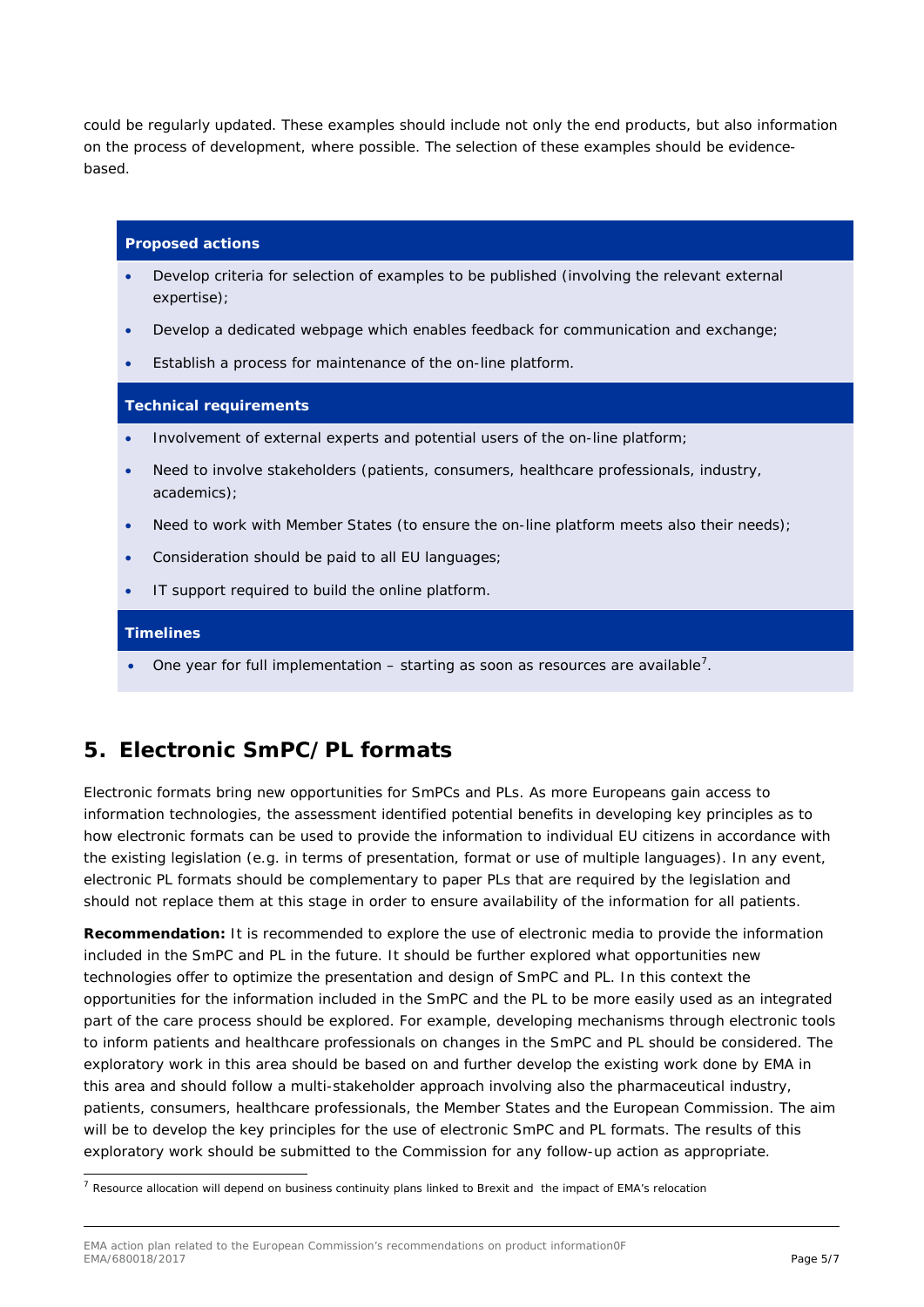# **Proposed actions**

- As a first step, organise a European Commission (EC) / EMA multi-stakeholder workshop on product information and electronic media;
- Perform a mapping of current initiatives in the field to ensure adequate representation in the EC/EMA workshop, so that all voices can be heard;
- Develop key principles for the use of electronic SmPC/PL formats;
- Collaborate with the European Commission on any follow-up actions.

### **Technical requirements**

- It is essential that the mapping exercise is able to provide a comprehensive overview of all existing initiatives, so that it can be a way to align them and to avoid overlapping and potential tool duplication;
- Need to involve all stakeholders (patients, consumers, healthcare professionals, industry, academics, IT technical expertise, etc.);
- Need to work with Member States and incorporate existing initiatives at national level.

# **Timelines**

• Workshop to be held in Q3 2018, with preparatory work (mapping and discussion with stakeholders) starting in Q4 2017.

# **6. Potential key information section in the SmPC and PL**

The potential introduction of the 'key information' section in the SmPC and PL with the objective to allow patients and healthcare professionals to rapidly identify key safety messages, balanced with information on the benefits of medicines, has been also subject to the assessment. The key information section is not specifically envisaged in the existing EU legislation on medicinal products for human use. The outcome of the assessment is that more experience and evidence needs to be gathered and that currently testing can be considered as a means to further determine the potential usefulness of the inclusion of a key information section in the SmPC or PL.

**Recommendation:** More evidence would need to be gathered before considering introduction of a key information section in the Product Information. It is suggested to continue further exploratory work on the use of such key information in the PL as well as the possibility to use Quick Response (QR) codes<sup>[8](#page-5-0)</sup> as another way to make available information to patients. Appropriate testing (e.g. user testing) could be a way to demonstrate the clear evidence of the usefulness and added value to patients to introduce a key information section in the PL. In this respect, the work currently being undertaken by EMA as part of its strategy to improve information on benefit-risk to patients and healthcare professionals could be taken into account. In particular, the planned testing of adding a 'key information section' to the 'EPAR<sup>[9](#page-5-1)</sup> summary' for each centrally authorised medicinal product could be used for this purpose. This may help to

<span id="page-5-1"></span><span id="page-5-0"></span> $8$  QR code is a machine-readable optical label (bar code) that contains information about the item to which it is attached. A QR code may link to a website, web page (e.g. standalone PDF document) and/or smartphone applications specifically created for that purpose.<br><sup>9</sup> European Public Assessment Report.